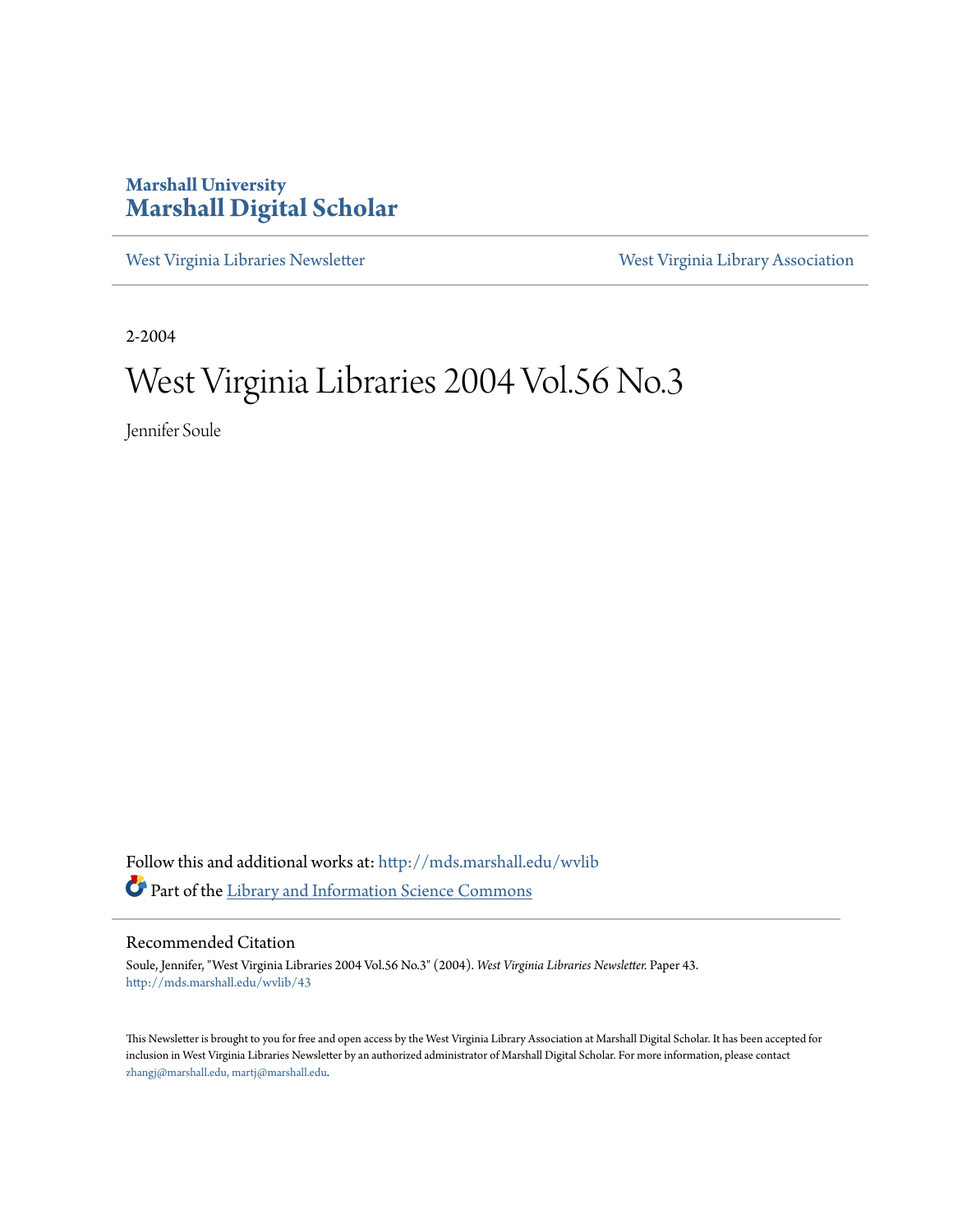Vol. 56 • No. 3 *http://wvnvms.wvnet.edu/~wvla/* February 2004

## *ANNUAL CONFERENCE WRAP-UP* **Some ideas presented at the Greenbrier**

by Hali Taylor, Margaret Didden, Jane Levitan, and

#### …. *Role of the Survey in Strategic Planning*

"Libraries need to see their services through their customers and patrons' eyes—the survey allows us to do this," according to Linda Blake, science reference librarian at West Virginia University. She stated that the assessment process includes: (1) determining a purpose, (2) determining a scope and methods, (3) evaluating resources, (4) getting endorsement from your management and supporters, (5) presenting results, and (6) incorporating results into your strategic plan. Some ideas to increase the number of responses are conducting a promotional campaign, hand-delivering and picking-up surveys from key people, and offering incentives such as gift certificates or candy to encourage participation. Based on the results of a survey, librarians will discover opportunities to better serve their public's needs.

#### *Finding and Using Health Information in Your Library*

Jana Liebermann, consumer health coordinator for the National Network of Libraries of Medicine, suggests evaluating health websites by checking who the authors of the website are and how current the information is. (Health websites hosted by insurance companies or other commercial interests may have a bias or prejudice). Some recommended websites created by reputable corporate entities and organizations are http://MEDLINE plus.gov, http://www.noah-health.org, and http://caphis.mlanet.org. When updating print collections for consumer health, consider an item's currency (nothing older than 3 to 5 years is the current standard) and whether the title will be a circulating item or for reference only.

#### *Virtual Reference Services*

Issues related to virtual reference services (chat, web forms, e-mail reference) were discussed in this session presented by Paul Neuhaus and Matt Marsteller from Carnegie Mellon University in Pittsburgh. Criteria for evaluating virtual reference software are cost, location of software on company server or library server, security of transmissions, live chat capability, pagepushing and co-browsing features, ability to pass a request to another operator, offhours handling of requests, inclusion of an exit survey, statistics collection, and creation of a searchable database of the collected requests. Other local considerations are staffing scenarios (who will staff the service and from what locations in the library) and hours to offer the service (when the service will be provided—limited hours or 24/7).

#### *Telling Your Own Story*

This workshop presented by four members of the West Virginia Storytelling Guild (living history performer Karen Vuranch, Susanna "Granny Sue" Holstein, and "The Mountain Echoes" JoAnn Dadisman and June Riffle) teaches us how to tell family and personal stories. Common elements involved in storytelling are oral presentation (songs, rhymes and stories), customary activities and traditions (especially those passed from generation to generation), and material objects (an heirloom or special item). The main components of a story are exposition or setting up the story, complication or rising action, crisis or climax, and the resolution or ending of the story. Memories are a good source from which to draw in the creation of stories, and don't forget to use compassionate, positive humor to make your stories more interesting and appealing!

#### *NC ECHO: the North Carolina Exploring Cultural Heritage Online project*

Presented by Kevin Cherry, former project manager of NC ECHO, this session explored the cultural heritage digitization projects (online) of several states, including Arizona, Colorado, Georgia, Illinois, Virginia, and North Carolina. The North Carolina digitization project is an excellent case study and example for other states to follow. The program consists of the following components: information support (site visit reports, surveys, consulting and advice, press releases, grants, and community-building activities); continuing education (activities to teach digital-related and archival/museum-related skills and concepts); standards (for access and for image creation and storage); and a web por-

*—continued on page 6*

### *Trustees roundtable chair sought*

After many years of dedicated service to the Trustees Roundtable, Floyd Fullen would like to pass the torch to another chairperson. Duties of the position include meeting with other trustees at conferences, monitoring issues of interest to trustees, and suggesting trustee-related programs for conferences. Trustees interested in taking over the position should contact Charley Hively, WVLA President, at hivelyc@clark.lib.wv.us.

1 February 2004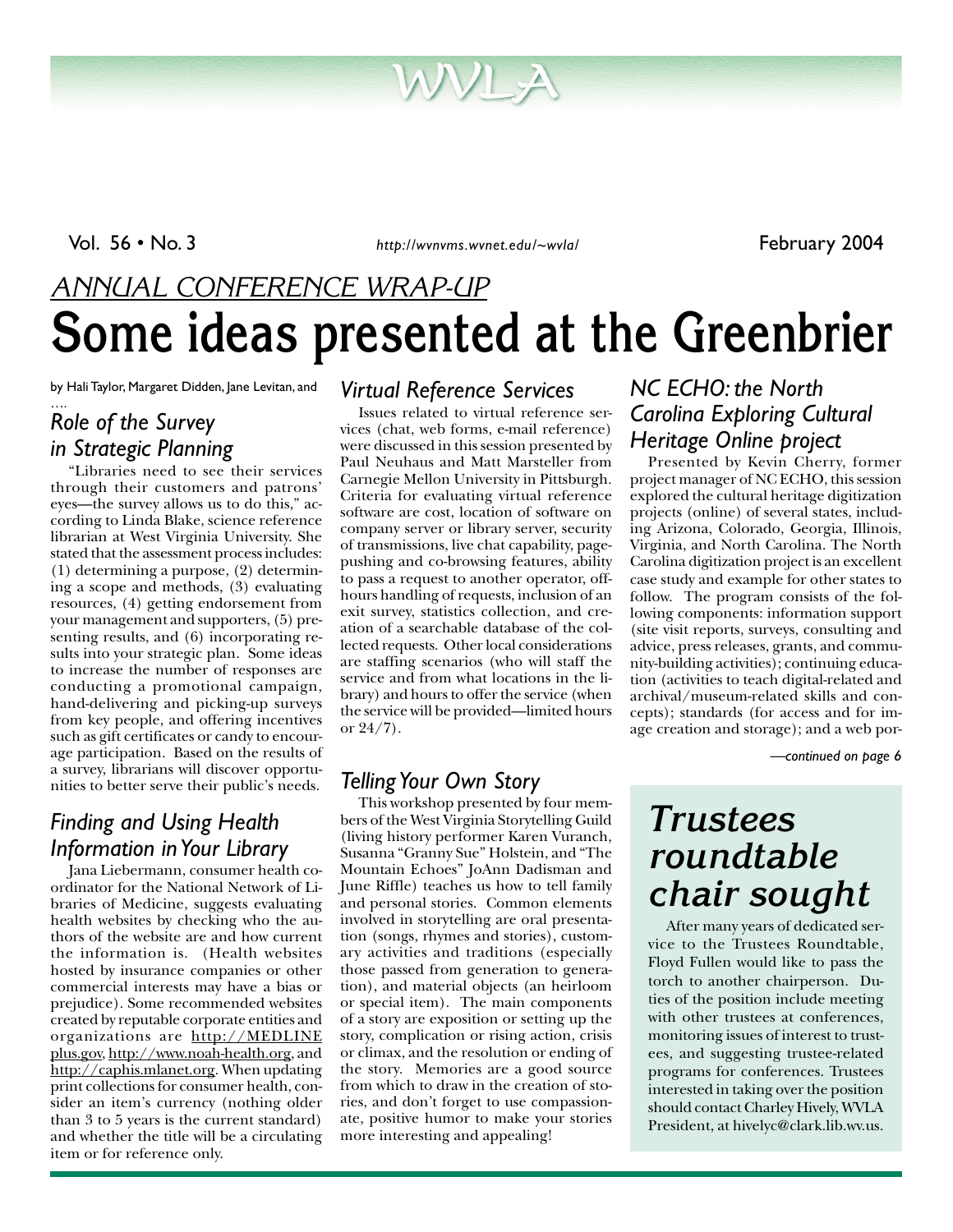# A Message from the President

#### Greetings Everyone.

I want to take this opportunity to thank former President, Julie Spiegler, for the wonderful conference at The Greenbrier and for her outstanding contributions to the Association during her tenure. I would also like to take a moment to thank Steve Christo for returning us to a measure of financial stability. I realize it wasn't a singular effort, but as Treasurer, he certainly earned the lion's share of the credit.

We are currently gearing up for Spring Fling. This year's chair, Crystal Hamrick, reports that the programs reflect a diverse range of topics. So, there's something for everyone! We anticipate a tremendous turnout. Make sure to mark your calendars!

WVLA

Plans, too, are on the table for the annual Fall Conference at the Stonewall Jackson Resort. Watch for updates and email me with any conference ideas you might have.

As an integral part of my presidency, I am planning to dramatically increase the Association's visibility within the state. This will include some radio and television advertising; some print materials to be made available to every library, and a

membership drive. I would like some input from the membership for slogans, jingles, ad content, etc. Put on your creative thinking caps!

Until next time, Charley

Charley Hively 2004 President, WVLA Clarksburg-Harrison Public Library 404 W. Pike Street Clarksburg, WV 26301 1.304.627.2236 voice 1.304.627.2239 fax hivelyc@clark.lib.wv.us

# **Heddinger, Moore receive awards at 86th Annual Conference**

Two stalwarts of West Virginia's reading and literary culture received the Association's highest awards at the Second General Session of the 86th Annual Conference, December 4, 2003, at the Greenbrier

Linda Heddinger, Children's Librarian at South Charleston Public Library, received this year's Dora Ruth Parks Award for excellence in librarianship. Linda has been a steadfast member of the West Virginia Library Association for many years and has been a leader in children's librarianship in the state for over 20 years.

Before there was a Children's Roundtable or a Library Commission Children's consultant, Linda often was called upon to assist with children's reference and to help other libraries with their children's activities and collections. She, along with Terry McDougal of Kanawha County Public Library, was instrumental in the formation of the Children's Roundtable and in establishing Spring Fling in Flatwoods as a special occasion for librarians to learn more about the practice and issues of children's librarianship.

Linda oversaw WVLA's membership for many years, maintaining records and providing hundreds of mailing lists for various Association missives, and has often pitched in to help with conference planning and programs.

On a local note, Linda has worked hard for 21 years to establish and maintain South Charleston Public Library's children's program as one of the best in the state. She has shepherded thousands of children through storytimes, summer reading programs, movies, and parades. She is now working on her second generation of children, with many parents reminiscing about their own trips to storytime as they leave their little ones to Miss Linda's careful guidance.

Linda also has been a longtime supporter of Read Aloud, and besides serving as a member of the Kanawha County Read Aloud board, she has helped many a volunteer reader choose books that are appealing to read and to hear.

In addition to all her work with children, Linda also has been a first rate administrator. She has stepped in twice as Acting Director at South Charleston to keep things rolling smoothly between directors and, while these diversions might not be

the most favorite parts of her career, she has taken them on with zest and determination.

Based on her longtime efforts both locally and statewide to further the aims of librarianship and increase children's love of reading the West Virginia Library Association conferred upon Linda Heddinger the Dora Ruth Parks Award.

Phyllis Wilson Moore received this year's WVLA Certificate of Merit for outstanding service to libraries and librarianship.

Phyllis, a resident of Clarksburg, has firmly established herself as one of the leading experts of West Virginia's literature and its authors. In 1996, Fairmont State College's scholarly publication, *Traditions*, published her groundbreaking study of the state's literature, "Yes, We Have Authors: Reclaiming Our Literary History," which the West Virginia Humanities Council later paid to republish and distribute statewide as a free educational resource. The article has since become a definitive reference source concerning West Virginia's fiction and its creators for students, scholars, and librarians alike.

Not one to rest on her laurels, Phyllis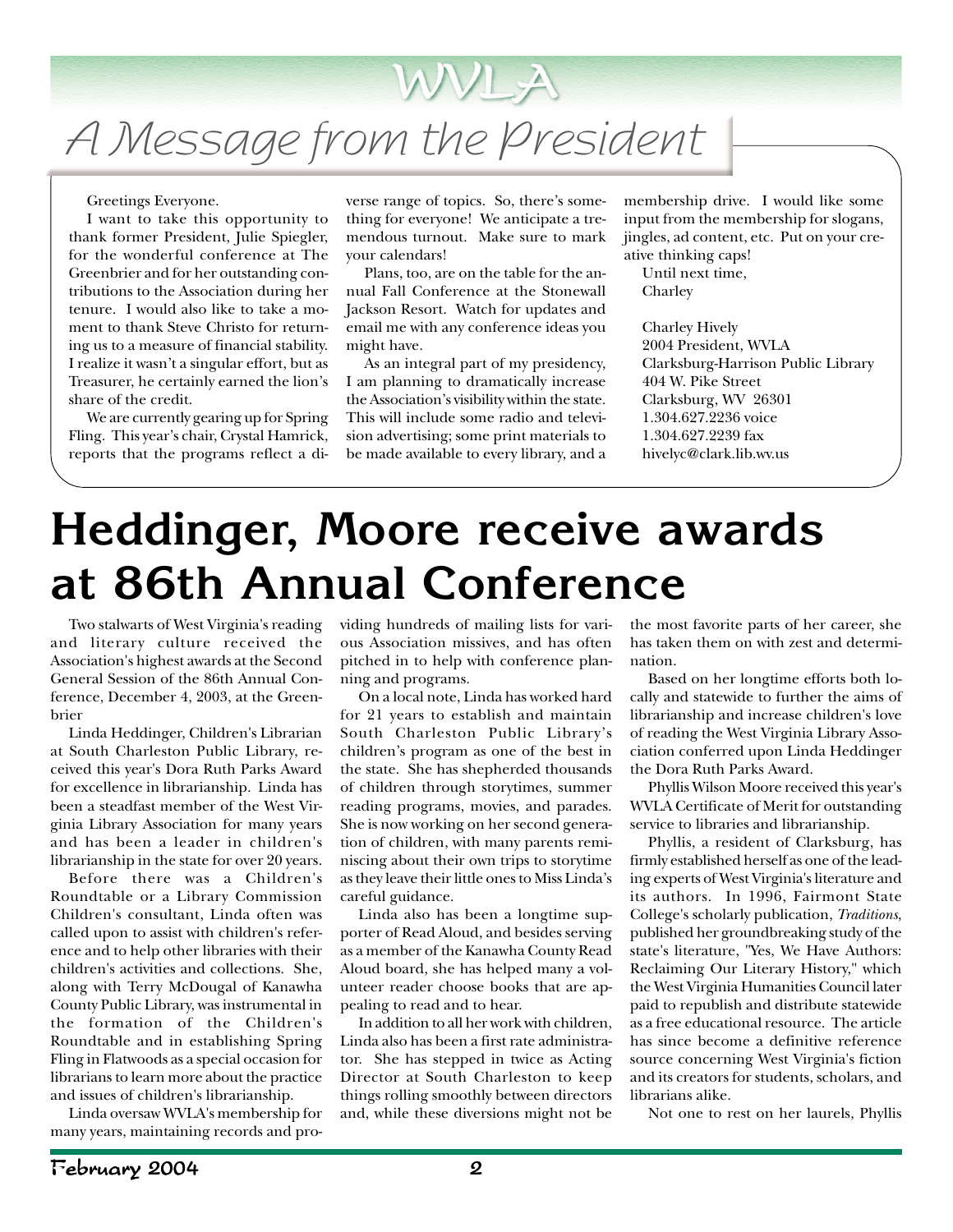## **Stone Reader Comes to W.Va.**

by Steve Fesenmaier

Mark Moskowitz, the director of the film *Stone Reader*, has donated five copies of the film's special limited edition (on three DVDs) to the West Virginia Library Commission, Citizens Action Group, the West Virginia International Film Festival, the Pocahontas County Free Libraries, and MountainLit, a West Virginia authors website based at the Bridgeport Public Library.

*Stone Reader* is based on the book *The Stones of Summer*. The film generated enough interest in the book that it was recently re-published. Moskovitz visited libraries, scholars, and friends to track down the author, Dow Mossman, who had spent

his life doing hand labor after suffering a nervous breakdown while writing his book. When Moskowitz found him, Mossman was working as a newspaper shipper.

WVLA

Susan Hayden, WVLC consultant, will introduce the first West Virginia showing of the film, on Thursday, March 25, at 3 PM, during Spring Fling. To learn more about the film, or purchase the special 3 disk version, check out the website at: http://www.stonereader.net/thefilm.html. Librarians interested in showing the film to a classroom or a community group should contact Linda Duchin at New Yorker Films, linda.duchin@newyorker films.com.

## **WVU Libraries increase book collection to 26 million volumes**

Without adding another wing or more shelves, West Virginia University Libraries will increase their collection by about 26 million volumes. This will be accomplished through joining the Pennsylvania Academic Library Consortium Inc.(PALCI), a group of more than 50 academic libraries in the Keystone State. WVU and Rutgers University were the first institutions outside Pennsylvania invited to participate.

PALCI enables students, faculty, and staff of a member institution to use a website to concurrently search the holdings of all participating colleges and universities. After finding a particular title, they can then request the book be sent to a library on their campus.

For students, faculty and staff at WVU, the agreement means quick and easy access to collections at schools such as the University of Pennsylvania, the University of Pittsburgh, Drexel University, and dozens of others.

WVU Libraries Dean Frances O'Brien is eager for library users to begin taking advantage of the collection explosion. WVU Libraries have more than 1.4 million bound volumes but are daily filling Interlibrary Loan requests for materials not available on campus.

"We are continuously striving to enhance our resources, but that task becomes an even greater challenge during lean budget times," O'Brien said. "PALCI enables us to provide our users with access to millions of books."

### **Free educational materials for exploring the concept of heroes**

Young adult author T.A. Barron has developed a set of free educational materials for exploring the concept of heroes. Teachers and librarians across the country have worked with Barron to create a Heroes Study Guide, Curriculum, and Bibliography. The materials are part of Barron's non-profit young heroes project, which includes the Gloria Barron Prize for Young Heroes. The prize honors young people who have shown leadership and courage in public service to people and our planet. To obtain the heroes materials or learn more about the prize, visit www.barron prize.org.

#### **Editor Jennifer Soule**

South Charleston Public Library 312 Fourth Avenue South Charleston, WV 25305 304-744-6561 • 304-744-8808 (FAX) souleja@scpl.wvnet.edu

#### **Assistant Editor**

**Pamela Coyle** Martinsburg-Berkeley Co. Public Library 101 West King Street Martinsburg, WV 25401-3209 304-267-8933

#### **Circulation Editor**

**Barbara LaGodna** Evansdale Library, WVU P.O. Box 6105 Morgantown, WV 26506-6105 304-293-4695 x5103 blagodna@wvu.edu

#### **Advertising Editor**

**Kelly Funkhouser** Morgantown Public Library 373 Spruce St. • Morgantown, WV 26505 304-291-7425 (W) • 304-291-7437 (FAX) funkhous@hp9k.clark.lib.wv.us.

> *West Virginia Libraries* (ISSN) 0043-3276) is the official publication of the West Virginia Library Association. The views expressed are not necessarily the official viewpoints of WVLA.

*West Virginia Libraries* is published six times a year in February, April, June, August, October and December. A subscription is included with membership dues. The subscription rate for non-members is \$15 per year. Some back issues are available at \$3.75 per issue.

All back issues are available from: University Microfilms - Ann Arbor, Michigan

Photographs, news, articles and correspondence should be sent to the editors. Subscriptions and changes of address should be sent to the Circulation Editors.

> Copy deadline: 15th of month preceding publication.

**WVLA's Web site: http://wvnvms.wvnet.edu/~wvla/**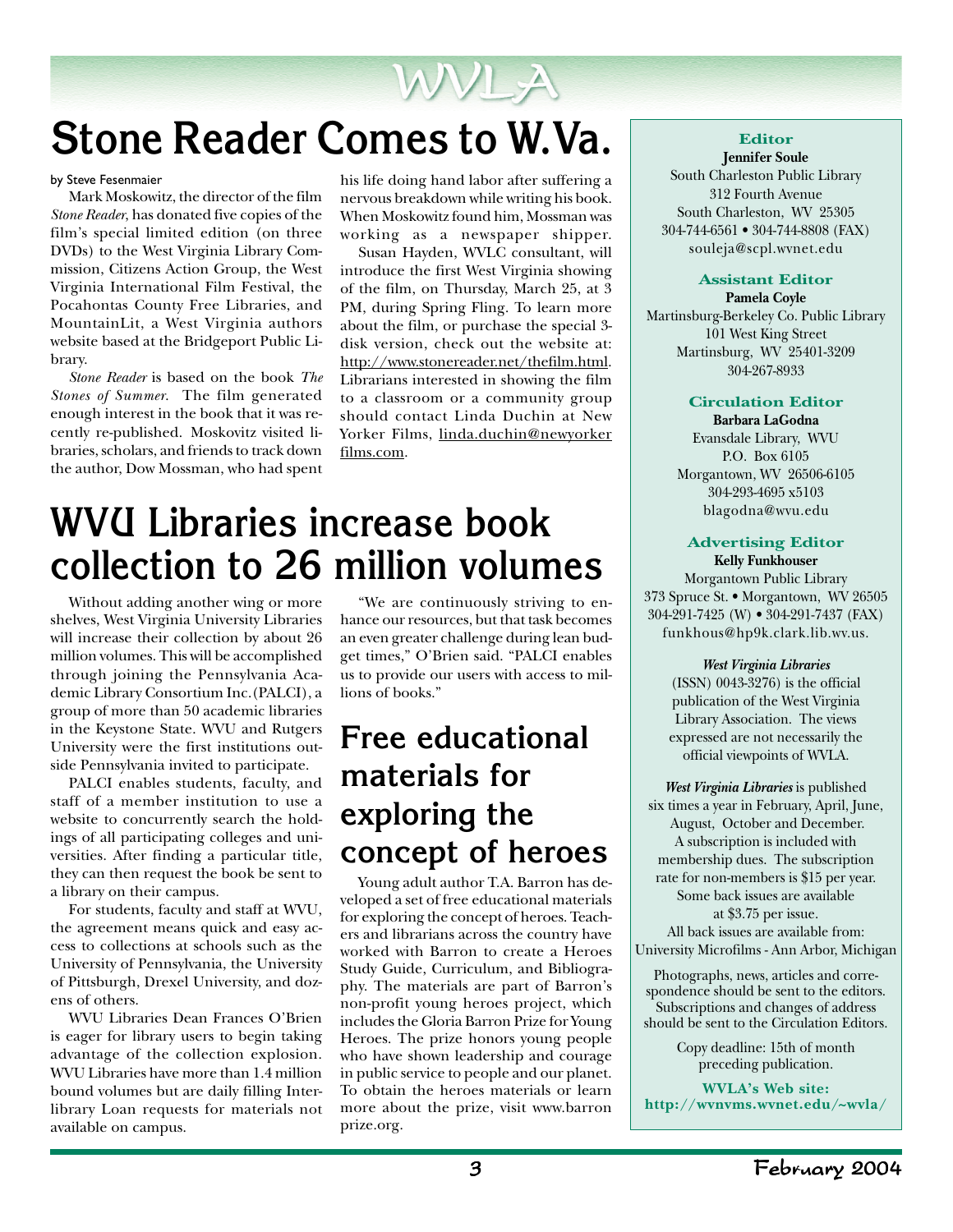

# Thursday Conference Schedule

*—continued on page 5*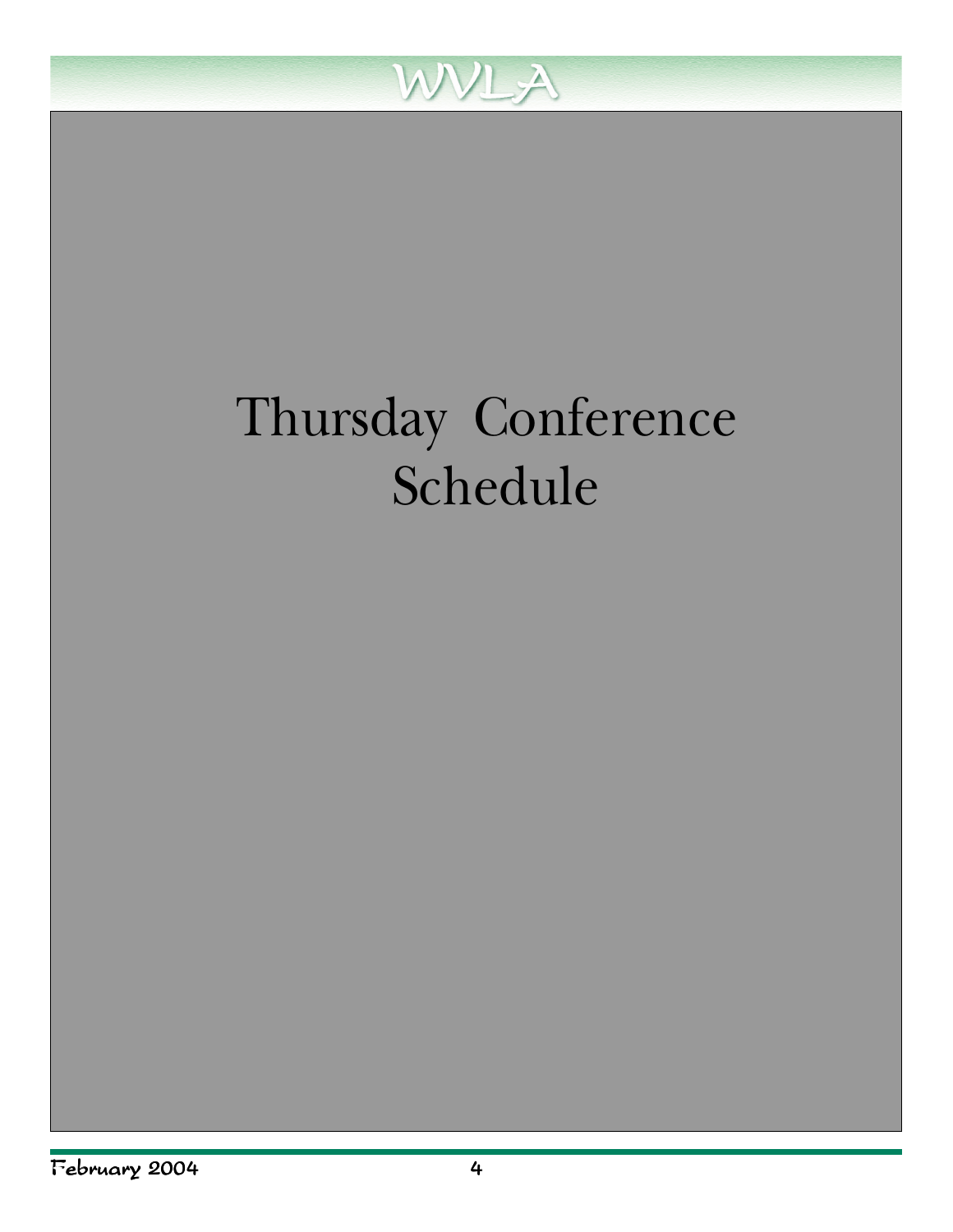

# Friday Conference Schedule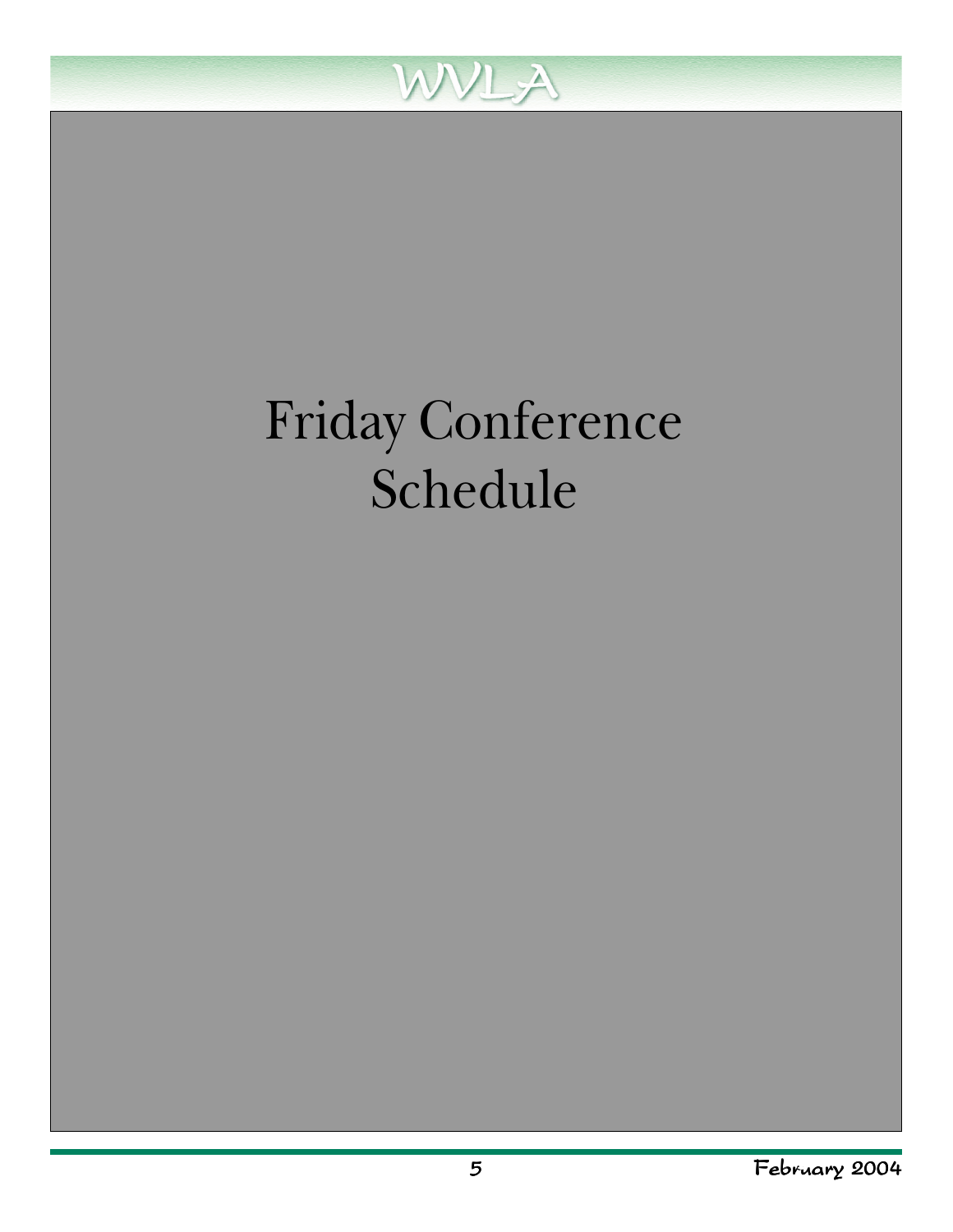### *Annual Conference Wrap-up —continued from page 1*

tal (a website to display the digitized data) which includes a directory of cultural heritage repositories arranged by county, city, subject, strengths or specialties, and institution type. These projects make accessible to everyone the objects and items from the past that tell who our ancestors were and that define who we are today.

#### *West Virginia Digital Library Update meeting*

The meeting consisted of reports from the following groups:

(1) The Mountain Library Network, a multi-type library network, would like to secure a single statewide license for digital access, but budget cuts from the state of West Virginia will probably prevent this from happening. Although \$200,000 has been allotted by the state for "maintenance of effort" for the digital library, "electronic resources" is still a separate category.

(2) The Appalachian College Association is currently using J-STOR for journal digitization through Innovation Interfaces. They are also pursuing other digital projects.

(3) PALINET is currently seeking purchase agreements with vendors. PALINET already has secured over 60 vendors in this pursuit. They are currently consulting with the Maryland State Library to establish a public library consortium for a statewide purchase. PALINET will be offering digitization workshops in West Virginia during the last week of April (April 26-30).

#### *Young Adult Services*

What a great time to be a Young Adult Librarian! As a traditionally under-discussed collection, the conference broke with convention, and YA literature was featured at three meetings as well as being mentioned by the key note speaker Stephen Coonts.

#### *"Getting Graphic" – Graphic Novels*

Graphic Novels have a rich and varied history. As a format, not all graphic novels are created equal. Like all formats, they run from excellent to extremely poor. The good news is that there are review tools to determine the appropriateness and quality of a selection. Elizabeth Frazer, Kanawha Co. Public Library, suggests that

graphic novels might be placed in three separate collections—children's, young adults and adults. Ms. Fraser stated, "If a graphic novel offends no one, it will also please no one." This is something to consider when starting a collection or purchasing new graphic novels.

#### *YA Booktalking – Award Winning Titles to Titillate Teens*

How do librarians motivate teens to read? Booktalking is a proven way. Dr. Pat Feehan of the University of South Carolina, presented an interactive program to motivate and guide librarians. Many methods of booktalking were explored. Librarians were encouraged to find their booktalk style, practice, and perform.

#### *Pros & Cons of Reading Incentives-Panel Discussion, a panel of public, school, and academic librarians*

Do children need incentives to read? All incentives are not the same. "Accelerated Reader" and "Scholastic Reading Counts" have academic implications as well as prizes. These programs require broader monetary and professional staff commitments than the summer reading prizes (which most agree are positive). Is "Accelerated Reader" a misnomer as the "comfort level" reading is below the actual reading level of the student? Many questions were raised. What librarians CAN agree upon is the concept that once a child is hooked as a reader, whatever the vehicle, it can be for life!

#### *E\_SPY: Electronic Surveillance: Privacy & You*

 ALA representative, Lynne Bradley, and Robert Bastress, WVU Law School, and the Intellectual Freedom Committee of WVLA presented information on The Patriot Act and its implications. The Act affects every citizen in the United States, but has particular implications for librarians. As librarians, how do we protect the privacy of our patrons while complying with federal regulations? Emphasis was placed on what the law actually states. Intellectual freedoms challenges are American, not Democratic or Republican. How we protect our free-

doms is everyone's concern. Topics covered ranged from current and proposed regulations to how our computer technical support might inadvertently store patron information.

#### *Poetry Pizzazz!!*

This workshop, conducted by Cindy Woods, Librarian at Potomack Intermediate School, delivered everything it promised. Cindy's great energy, combined with her exceptional creativity, produced a fantastic array of ideas for teaching poetry and stimulating children to write their own. 'Fan poems' were a collaboration with the art teacher who was introducing her students to Japanese culture. Each child made and decorated a fan, and then wrote a Haiku poem describing the design. The 'triangle poem' was a three-line poem incorporating a subject, an action and a location. Written on the three sides of a triangle, with an illustration in the middle, the poem could be read in any order. Cindy wrote her own Library Cheer, which she performed with her audience, and she presented a number of excellent books to be used in the sharing of poetry including Poetry for Young People: Edgar Allan Poe, edited by Brod Bagert; The Poetry Break, by Caroline Feller Bauer; Wham! It's a Poetry Jam!, by Sara Holbrook; If You're Not Here, Raise Your Hand by Kalli Dakos; and Dinosaur Dinner (With a Slice of Alligator Pie), by Dennis Lee.

#### *Getting Started Writing Book Reviews*

This panel discussion offered comments by three active writers and editors. The primary focus of the panelists was on writing techniques and on procedures for getting published in journals. Some generally useful tips include limiting a summary of the book to no more than half the review; using quotes to illustrate examples, not as filler material; knowing your author's previous work (if any); and, trying to understand what the author wanted to do in the book reviewed, not what you, as reviewer, might think the purpose was.

#### *A Feast of Formats: Tips on Cataloging AV Materials*

Jane Hughes, Head of Technical Ser-*—continued on page 7*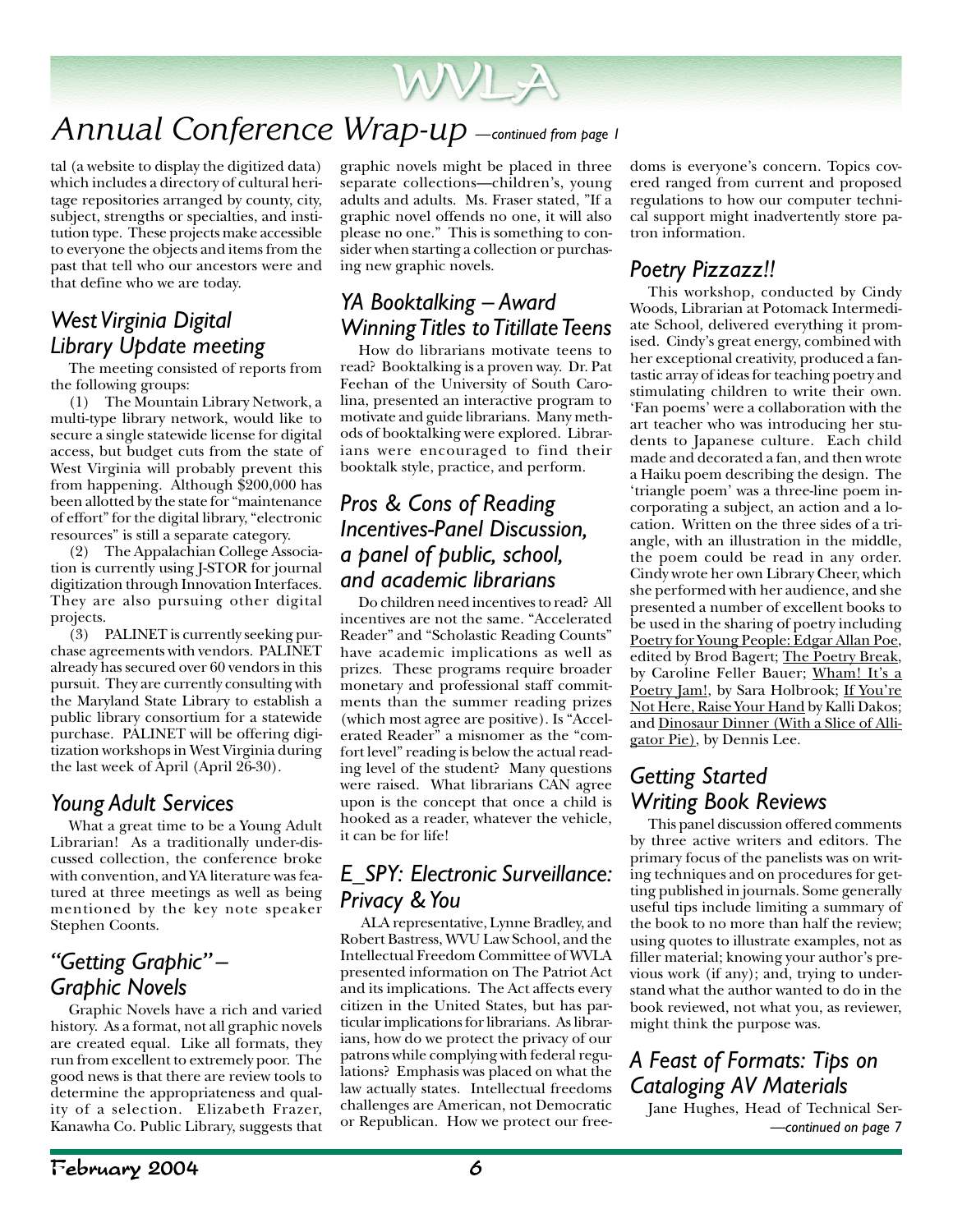

### **Heddinger, Moore receive awards** *—continued from page 2*

then approached the Bridgeport Public Library with literally mountains of material looking for ways do disseminate her research. Shortly thereafter, MountainLit was born. Unrivalled as a free, online source of all things literary in West Virginia, MountainLit boasts Phyllis's original essay plus additional sections on award winners, West Virginia's African American authors, and the state's children's literature, as well as links to individual authors' websites.

ous. She has won the John Henry Award, served as literary historian for the West Virginia Humanities Council's Speaker's Bureau, been honored by *Appalachian Heritage* magazine with the Denny G. Plattner Award, and spent a year as Scholar-in-Residence for Harrison County schools. In 2000, the City of Fairmont's Arts and Humanities Commission designated Phyllis as one of its Patrons of the Arts, "in recognition of [her] outstanding leadership and devotion to the enhancement of the arts

and humanities in Fairmont and surrounding area." She serves on the Advisory Board of the West Virginia Folklife Center of Fairmont State College, and is a member of the West Virginia History Association, the Center for Black Culture and History at West Virginia University, and three different library Friends organization.

### *Wrap-up —continued from page 6*

vices at Kanawha Co. Public Library, covered both general topics and specifics in her well-organized and entertaining presentation. These included the MARC record and some differences between print and AV record. She then gave examples of various software OPAC displays, showing their inconsistencies and "mysteries."- Her program concluded with "Patron- friendly AV Cataloging-a Few Suggestions-Orthodox and Unorthodox!" The overriding message to catalogers was to put oneself in the patron's place to accomplish the goals of accessibility and searching ease for patrons for all AV materials.



#### Dear WVLA Awards Committee and WVLA Members:

Now that I've had time to recover from the shock – I've found my voice again. (If you missed the Awards Luncheon at Conference you missed what may well be the only opportunity to have caught me speechless.)

I am so grateful to you for honoring me with the Dora Ruth Parks Award. As you know, I am passionate about library service to children and have strong feelings about introducing and maintaining books and a love of reading to the children of West Virginia. Over the past 20 years I have been fortunate that South Charleston Public Library and WVLA have provided many opportunities for me to work not only with youth from the South Charleston service area, but more importantly, with other libraries and library staff from around the state.

Thank you for this award, for the pleasure of working with many of you, and for the hard work all of you contribute to librarianship in West Virginia.

Sincerely, Linda Heddinger